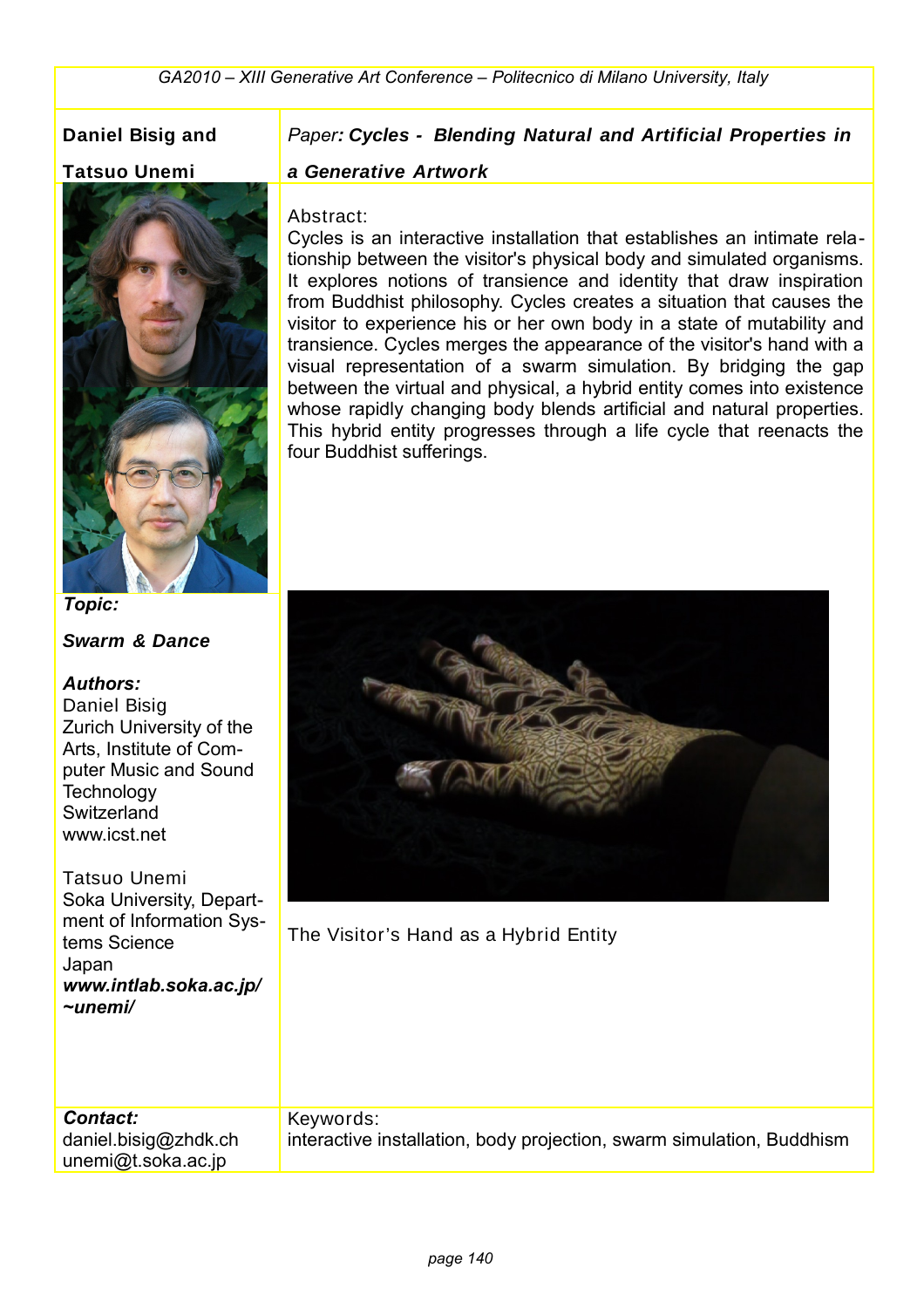# **Cycles Blending Natural and Artificial Properties in a Generative Artwork**

Daniel Bisig Institute for Computer Music and Sound Technology Zurich University of the Arts e-mail: daniel.bisig@zhdk.ch

Tatsuo Unemi Department of Information Systems Science Soka University e-mail: unemi@iss.soka.ac.jp

# **Abstract**

Cycles is an interactive installation that establishes an intimate relationship between the visitor's physical body and simulated organisms. It explores notions of transience and identity that draw inspiration from Buddhist philosophy. Cycles creates a situation that causes the visitor to experience his or her own body in a state of mutability and transience. Cycles merges the appearance of the visitor's hand with a visual representation of a swarm simulation. By bridging the gap between the virtual and physical, a hybrid entity comes into existence whose rapidly changing body blends artificial and natural properties. This hybrid entity progresses through a life cycle that reenacts the four Buddhist sufferings.

# 1. Introduction

Cycles employs an interactive generative system to create visuals that become perceivable on the surface of the visitor's hand. It draws from conceptual ideas and technological means that have been developed throughout various projects in engineering and art that employ video projection on the human body. Artistic motivations for employing this technology usually center around a desire to transform the human body into something more malleable and ephemeral than it usually is and to blur the boundaries between the physical and the intangible. The flexibility and visual quality of body projection has increased alongside technical developments in video projection, video tracking and video processing. In particular, the combination of contemporary dance and new media has been and still is an important driving force to adapt and transfer these technological advances into the domain of the arts [1].

The application of body projection as a real time and interactive aspect in an artwork or stage performance has long been hampered by a lack of computational power.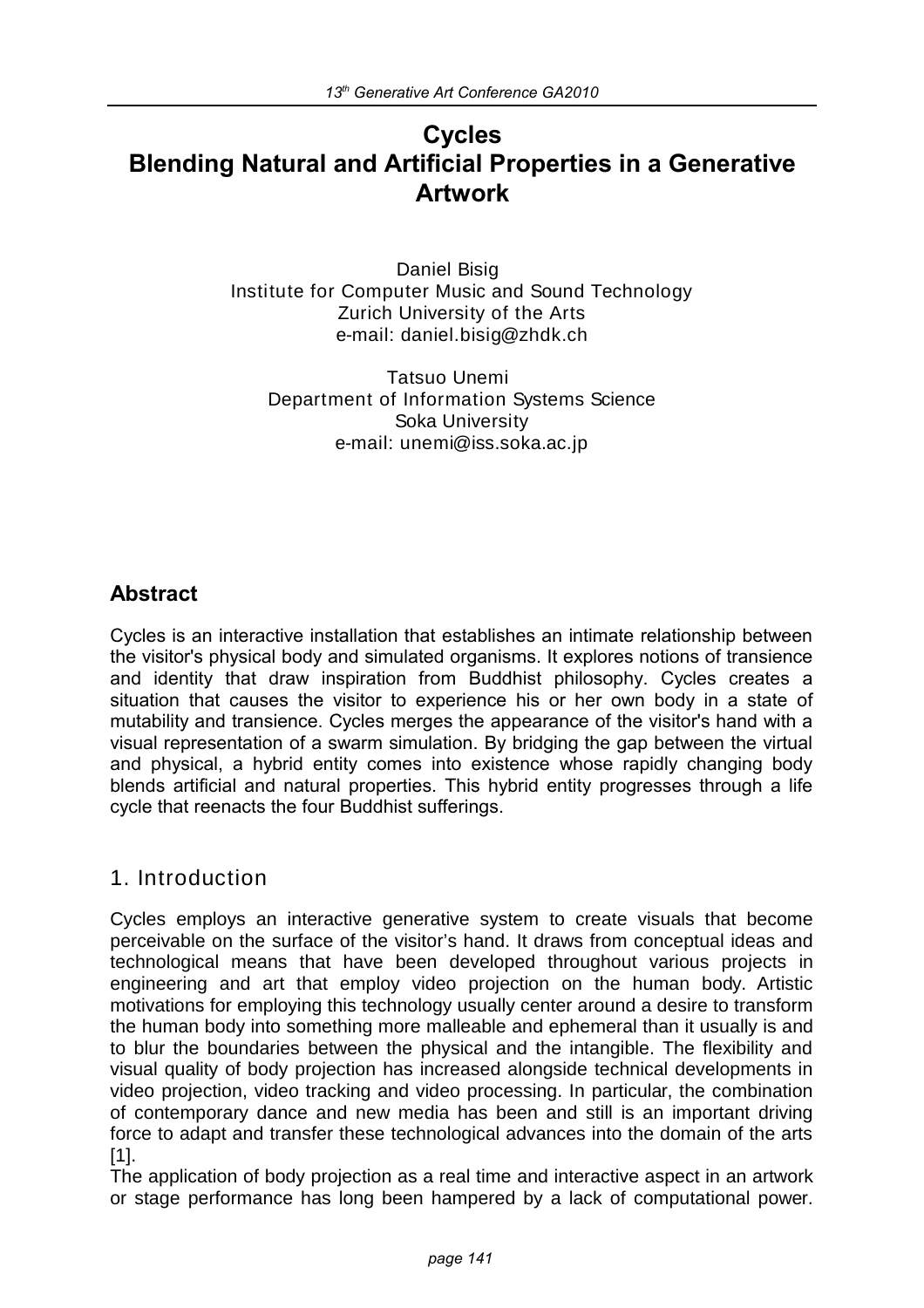Earlier dance performance works by Klaus Obermaier such as D.A.V.E (premiered in 1999) and Vivisektor (premiered in 2002) employ finished movies as visual content for body projection [2]. Similarly, the dance trilogy De Humani / Corporis / Fabrica by Pablo Ventura that was premiered in between 2002 and 2005 and that employs body projection as important choreographic element also relies entirely on pre-made movie material [3]. Accordingly, these performances required a perfect timing and positioning of the dancers' movements in order to achieve the desired overlap between the dancers' appearance and the video projection.

With the advent of more powerful computers and graphics hardware, the possibility for live processing of camera images and real time generation of visual feedback freed the artists and dancers from the constraints of entirely predetermined body visuals and allowed for a much higher degree of spontaneity and personal expressivity than previously possible. More recent works such as Apparation by Klaus Obermaier (premiered in 2004) [4] or Mortal Engine by dance company Chunky Move (premiered in 2008) [5] emphasize this newly gained freedom in body projection by employing real-time generative visuals that are very responsive to the dancers' movements. The authors of this article have also been involved in two dance projects that employ real time interactive visuals for body projection. Here, the visuals are generated via swarm simulations that react to the dancers' movements [6]. The first performance entitled Gods and Dogs was choreographed by Jiří Kylián and premiered in 2008. The second performance entitled 2047 was choreographed by Pablo Ventura and premiered in 2009.

Contrary to body projection in dance choreography, the application of this technique in installation art is very rare. One notable example is the work entitled Mutsugoto by DistanceLab [7]. This installation displays the movement of remote touch gestures as white traces on the bodies of the two interacting participants. Even rarer is video projection on only parts of the human body such as the human hand. Here, one of the most famous examples stems from a research project in human computer interaction (HCI) entitled Sixth Sense. This project employs a wearable camera and beamer setup to display visual information on physical objects. In one of the scenarios of this project, the human hand is transformed into an interface via video projection [8]. Another HCI project entitled Information Falls Like Rain also employs the hand as surface to display visual information [9]. But contrary to the Sixth Sense project, the setup consists of a stationary camera and beamer and allows several users to cooperate in accessing and manipulating information via their hands. The authors are aware of only one installation artwork that employs video projection on the visitors' hands. This artwork by Chris Sugrue is entitled Delicate Boundaries [10]. It is of particular relevance here, since it not only shares the hand projection aspect with Cycles but also employs visualizations of virtual creatures that move over the visitor's body.

# 2. Concept

The project Cycles has emerged from the authors long standing interest into the relationships and roles that can be established between humans and simulated artificial organisms. Cycles experiments with an extreme form of relationship, one that fuses the human body with artificial organisms and thereby gives rise to a hybrid entity that blends natural and artificial properties. This fusion was achieved by projecting a visual rendering of the artificial organisms directly onto the visitor's hands. The hand as a projection surface was chosen since it constitutes a prominent part of the human body. It is one of the few body parts we are almost always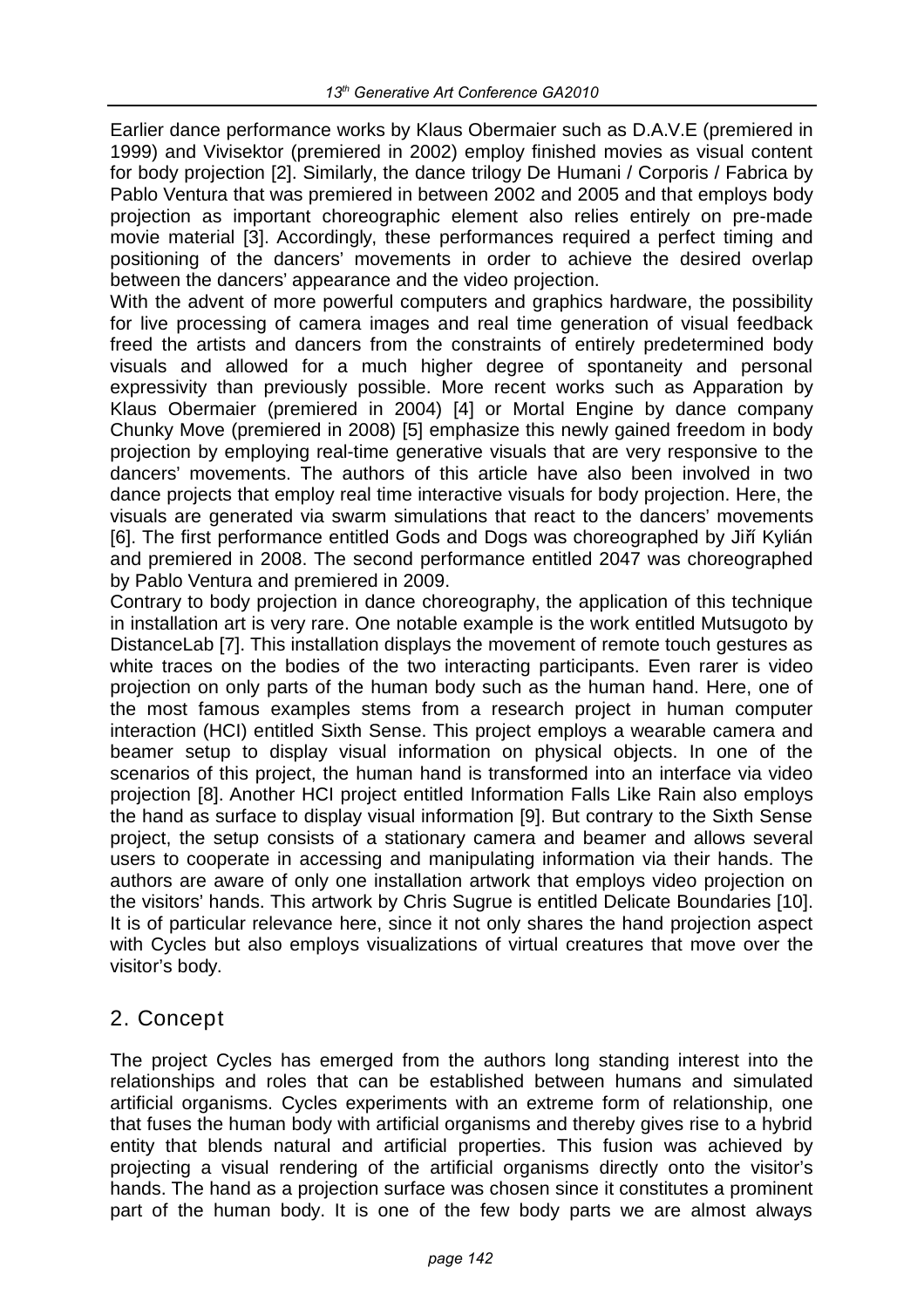consciously aware of. It is an integral component for our perception and action capabilities. It provides detailed tactile sensations, it is almost always present in our visual field and it is essential for active exploration and manipulation. For these reasons, we concluded that the transformation of the visual appearance of the visitor's hands via body projection would have a strong effect on the visitor's self observation and awareness.

In order to explore various manifestations of such a close relationship between natural and artificial organisms, the properties and behaviors of the artificial organisms gradually change during a visitor's interaction with the installation. During certain stages, the artificial organisms treat the visitor's body as a host in either a symbiotic or parasitic relationship. During other stages, the artificial organisms become part of the visitors body by behaving as cells or cell groups. The visitor witnesses the occurrence of these changes while the hybrid entity progresses through a brief live cycle. The visitor experiences the birth of the hybrid entity at the beginning of the interaction, observes its growth and maturation and is finally confronted with its death. The design of the life cycle draws inspiration from Buddhist philosophy. According to Buddhist philosophy, the concept of self and the experience of identity undergoes a continuous process of development and change. Every attempt to cling to a fixed notion of identity results in the painful experience of the four sufferings of life: the suffering of birth, aging, sickness and death. Cycles revisits this notion of identity. It creates a situation that causes the visitor to experience his or her own body in a state of mutability and transience. The life cycle of the hybrid entity reenacts the four Buddhist sufferings.

# 3. Implementation

#### **3.1 Hardware**

Cycles has been exhibited as a small installation that is placed in a dark room and that is intended to be experienced by a single visitor at a time. The hardware of the installation consists of a table or pedestal that is 105 cm high and that is painted in a black color that absorbs near infrared light (see Figure 1). The table houses two Mac Mini computers that operate under Mac OS X 10.6 and that run custom developed software for video tracking, simulation and visualization and that communicate with each other via an ethernet connection. Attached to the table is a custom support structure that vaguely resembles a desk lamp. It houses a small video projector, a camera whose lens is covered with a daylight blocking filter and an array of infrared leds that serve as light source (see Figure 2). The projector, camera and infrared light source are all directed towards the surface of the table. The daylight blocking filter prevents the camera from detecting the projected video image. The infrared light source provides sufficient light for the camera to detect the visitor's hand as a bright object in front of a black background.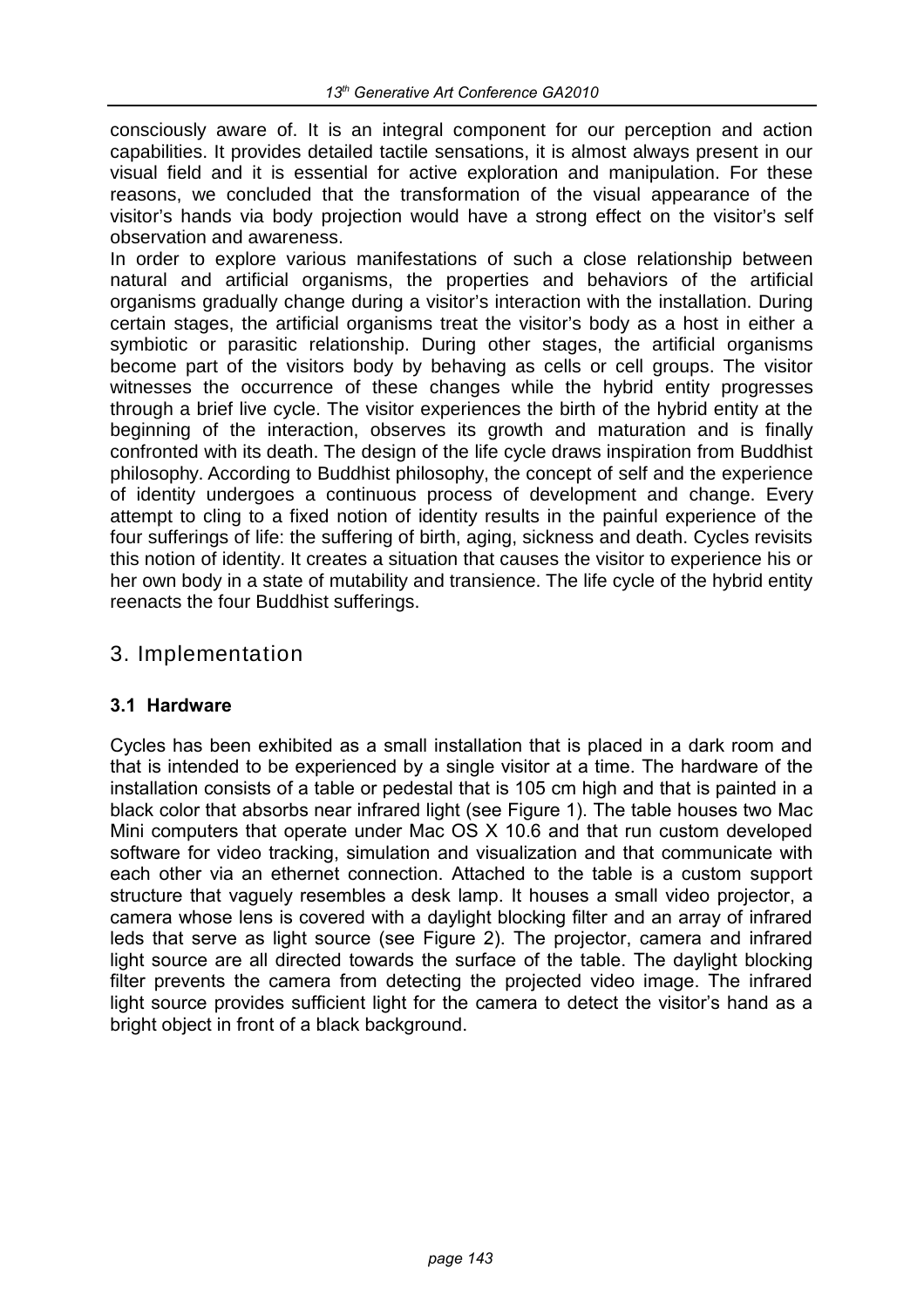

Figure 1: Cycles Installation. The photo depicts the table version of the installation.



Figure 2: Cycles Installation Detail. The photo shows the structure that houses a video projector, a camera and an infrared light source.

#### **3.2 Software**

The software component of the installation includes several different custom developed applications.

### **3.2.1 Video Tracking**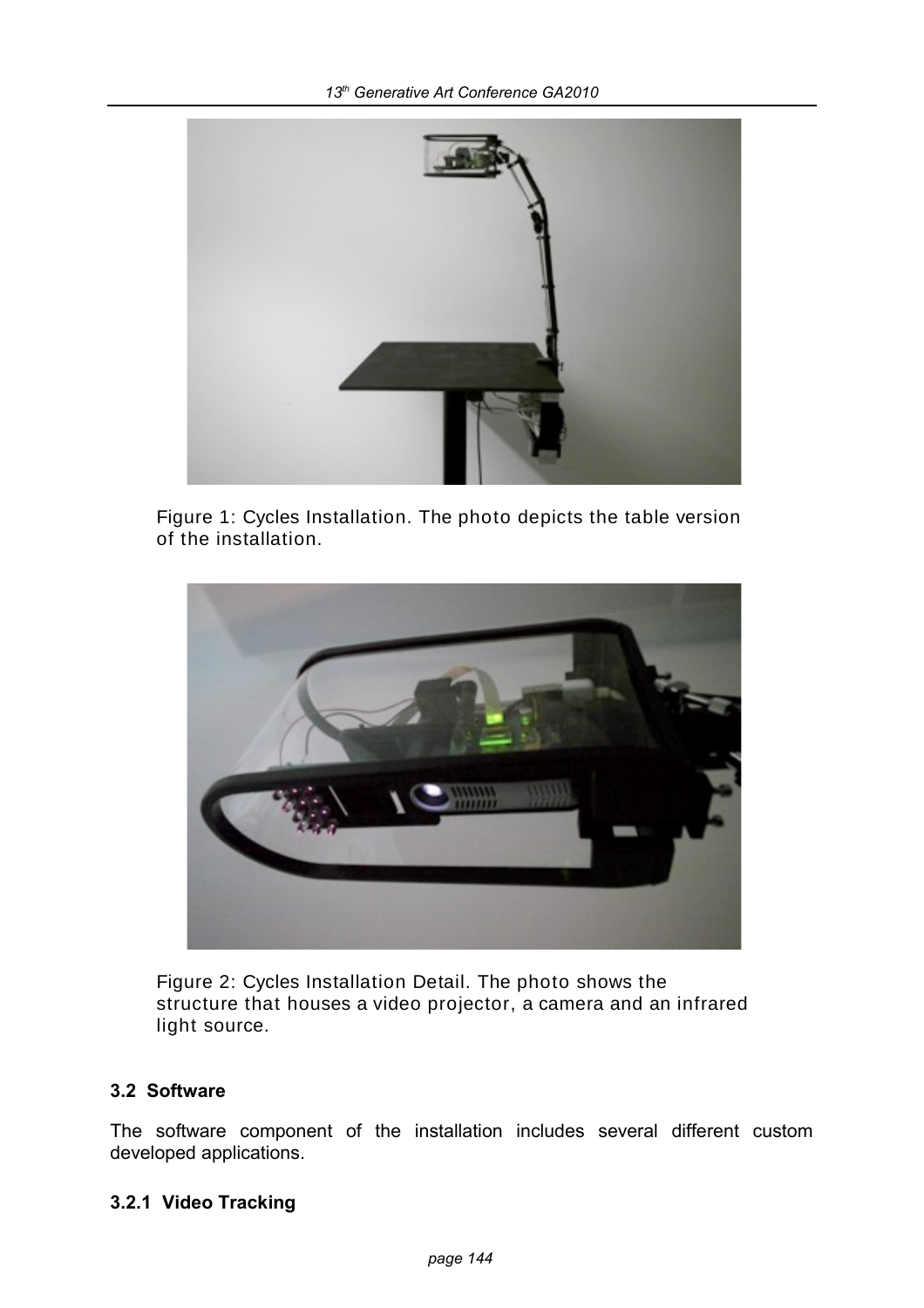A video tracking software combines standard computer vision functionality provided by the OpenCV library [11] with algorithms for geometric interpretation of hand contours. The software discriminates between hand-like and non-hand-like objects based on the number and depth of concave indentations in the contour of the detected objects. For hand-like objects, it determines the position, orientation and length of the fingers and wrist and the size and center of the palm (see Figure 3). The tracking software runs on one Mac Mini and sends the geometrical hand information via UDP/IP to the simulation software that runs on the other Mac Mini.

### **3.2.2 Agent Simulation**

The simulation and visualization software consists of three different programs. This segregation of the software was necessary because the two authors work with different development environments (Nokia Qt and Apple Cocoa) and in different programming languages (C++ and Objective-C). The three different programs correspond to different stages in the hybrid entity's life cycle. The simulation programs implement a two dimensional swarm simulation that comprises not only BOIDS type of flocking behaviors [12] but also additional behaviors. Some of these additional behaviors allow the agents to respond to the presence and position of various hand properties whereas other behaviors cause the agents to change their visual appearance.



Figure 3: Hand-Tracking Software. The screenshot depicts the hand's contour as yellow lines, the fingers' and wrist's orientation as red lines, and the boundaries of the palm as gray lines.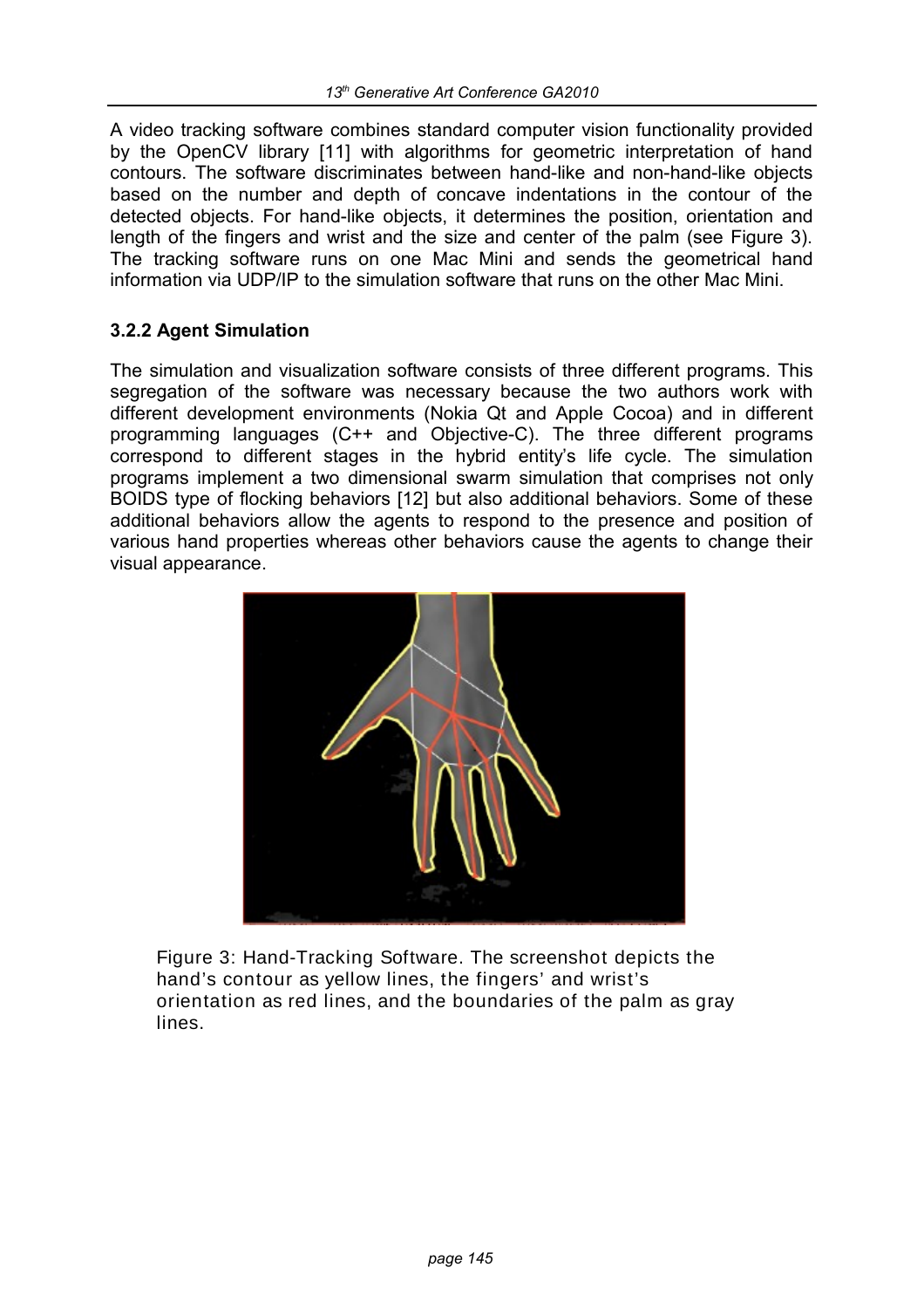

Figure 4: Simulation Software. The screenshot depicts the chemicals and agents that respond to the hand's presence during the stage of sickness

The second and third simulation programs also implement artificial chemicals that are distributed within the agents' environment and whose concentration are changed by the agents, the visitor's hand, and the chemicals themselves. Since the agents also react to the presence of these chemicals, these simulations implement a simple form of stygmergic interaction among the agents and between the agents and the visitor (see Figure 4). The first and third simulation programs have been implemented based on software libraries that have been previously developed as part of a research project entitled Interactive Swarm Orchestra [13, 14]. The behaviors and appearances of the flocking agents and chemicals gradually change while each of the simulation programs is running. These changes are prechoreographed and occur over a fixed amount of time. Once a simulation program has come to an end, the next simulation program is automatically started. Once the third and last simulation program has quit, the life cycle begins again with the starting of the first simulation program. The entire duration of a life cycle is about 5 minutes.

The first simulation program controls the stage of birth. Initially, the agents are scattered as small white dots across the table surface and remain mostly stationary (Figure 5a). This stage is maintained as long as no hand is detected. When a hand appears, the agents move towards the center of the palm in a spiraling motion (Figure 5b). In the center of the hand, the agents start to oscillate and assume cell like shapes (Figure 5c). Finally, they begin to follow the contour of the hand, tracing it with lines that represent their trajectories (Figure 5d).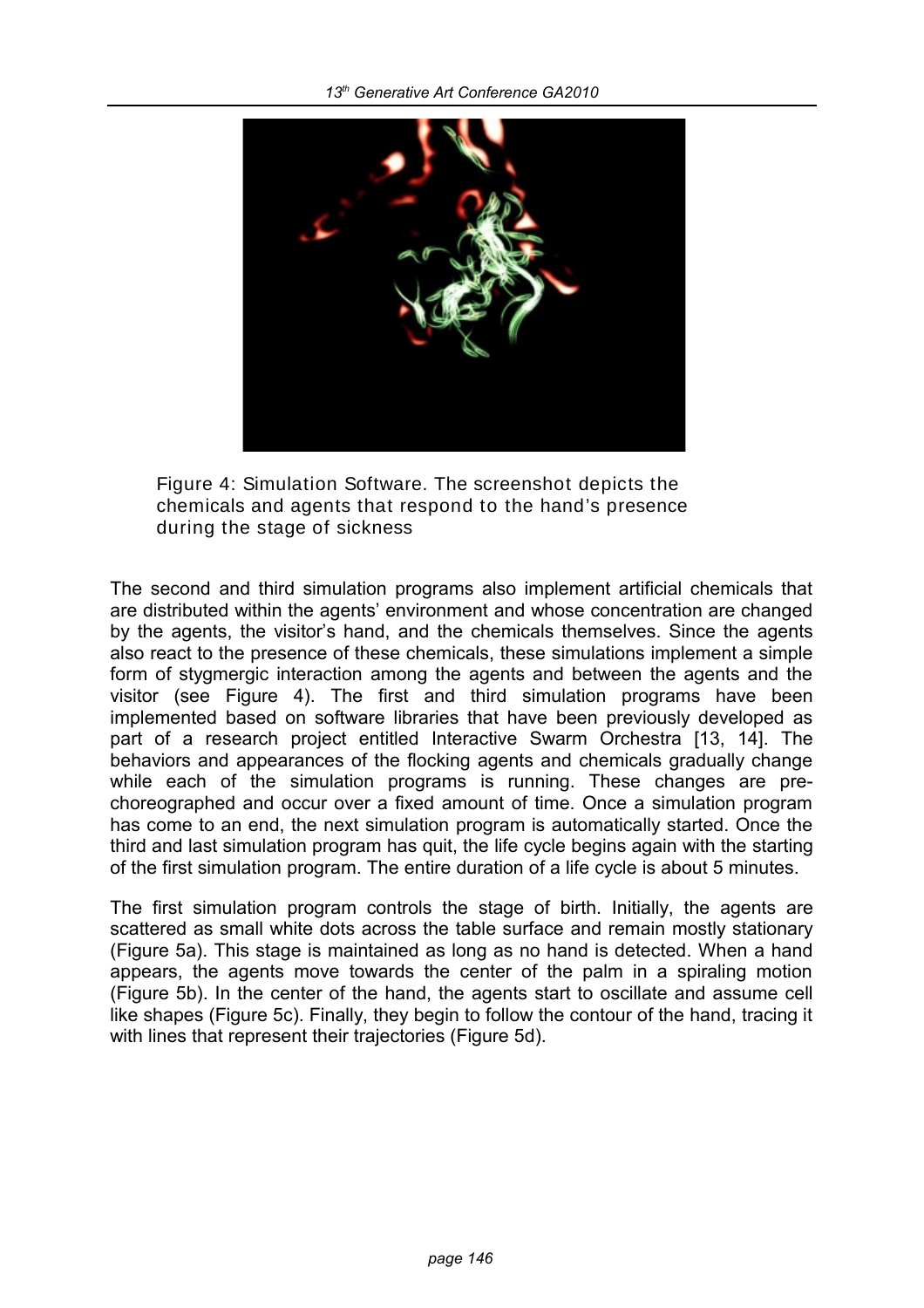

Figure 5a: Stage of Birth, Phase 1



Figure 5b: Stage of Birth, Phase 2



Figure 5c: Stage of Birth, Phase 3

Figure 5d: Stage of Birth, Phase

The second simulation program controls the stage of growth. This simulation employs a combination of swarm simulation and chemical simulation. There exist two type of chemicals that diffuse across a two dimension grid that spans the simulation space. The first chemical is produced by the visitor's hand and exerts an attractive force on the agents. The second chemical is produced by the agents and causes the agents to avoid each other. At the beginning, agents appear as fast moving small dots representing frog spawn and are attracted to the visitor's fingertips (Figure 6a). From there, the agents slowly move along the fingers towards the center of the hand. During this travel, the agents' shapes transform from spawn to tadpole (Figure 6b) . Once the agents have reached the center of the hand, their shapes transform into that of a frog. In this form, the agents move in a jumpy motion towards the wrist of the hand (Figure 6c).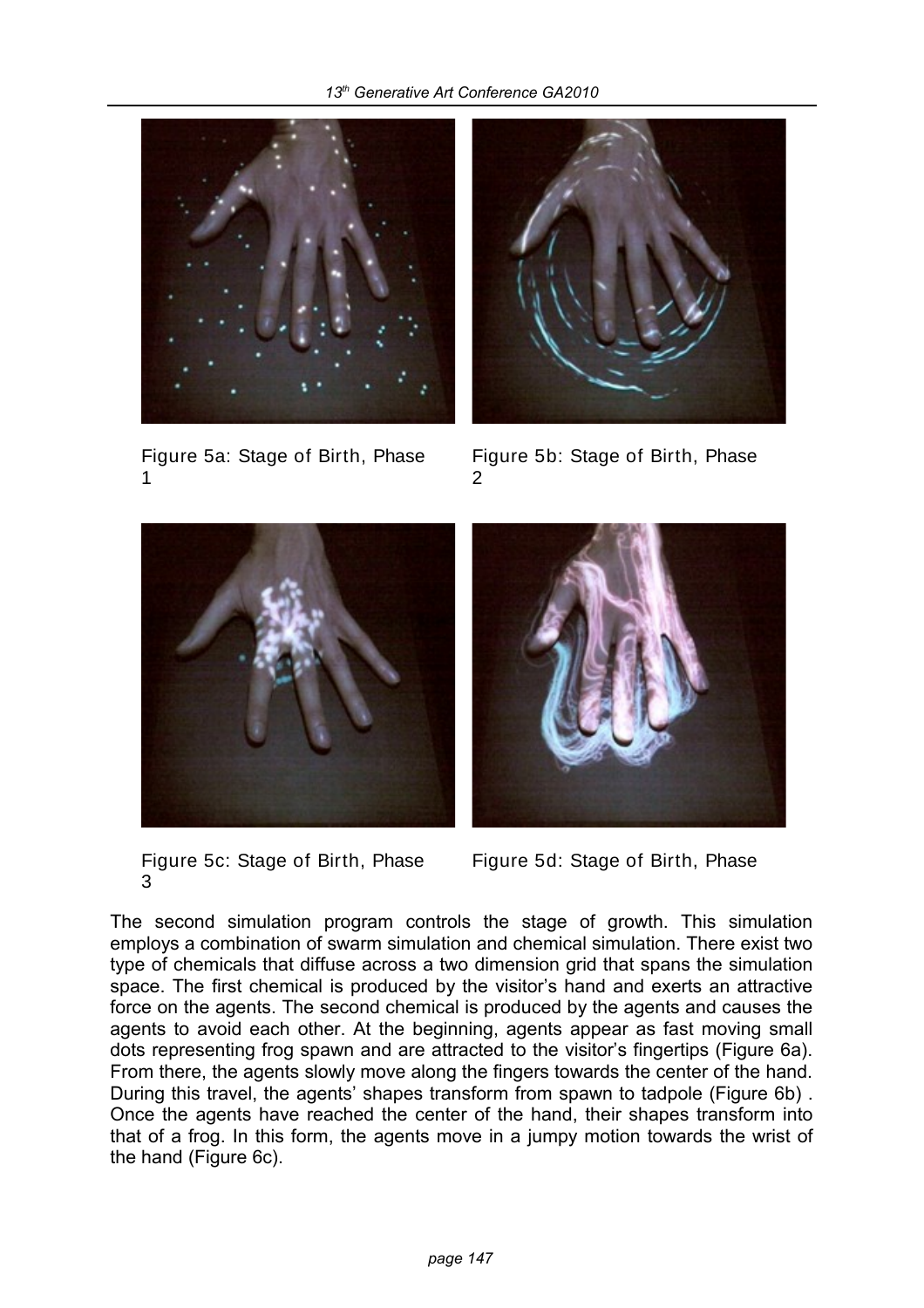

Figure 6a: Stage of Growth, Phase 1



Figure 6b: Stage of Growth, Phase 2



Figure 6c: Stage of Growth, Phase 3

Whenever the agents loose contact with the hand, they are immediately transformed back into their initial frog spawn phase.

The third simulation controls the stages of sickness, aging and death. This simulation also employs a combination of swarm simulation and chemical simulation. The chemical simulation implements a Gray-Scott Reaction Diffusion System [15] and is implemented in OpenCL to benefit from the processing speed of the graphics hardware [16]. The stage of sickness starts with a random distribution of agents that appear as green dots and gradually elongate into bacteria shapes (Figure 7a). Subsequently, the hand starts to emit chemicals that appear as white and red blobs. The agents are attracted to these chemicals and remove them when they move across. (Figure 7b).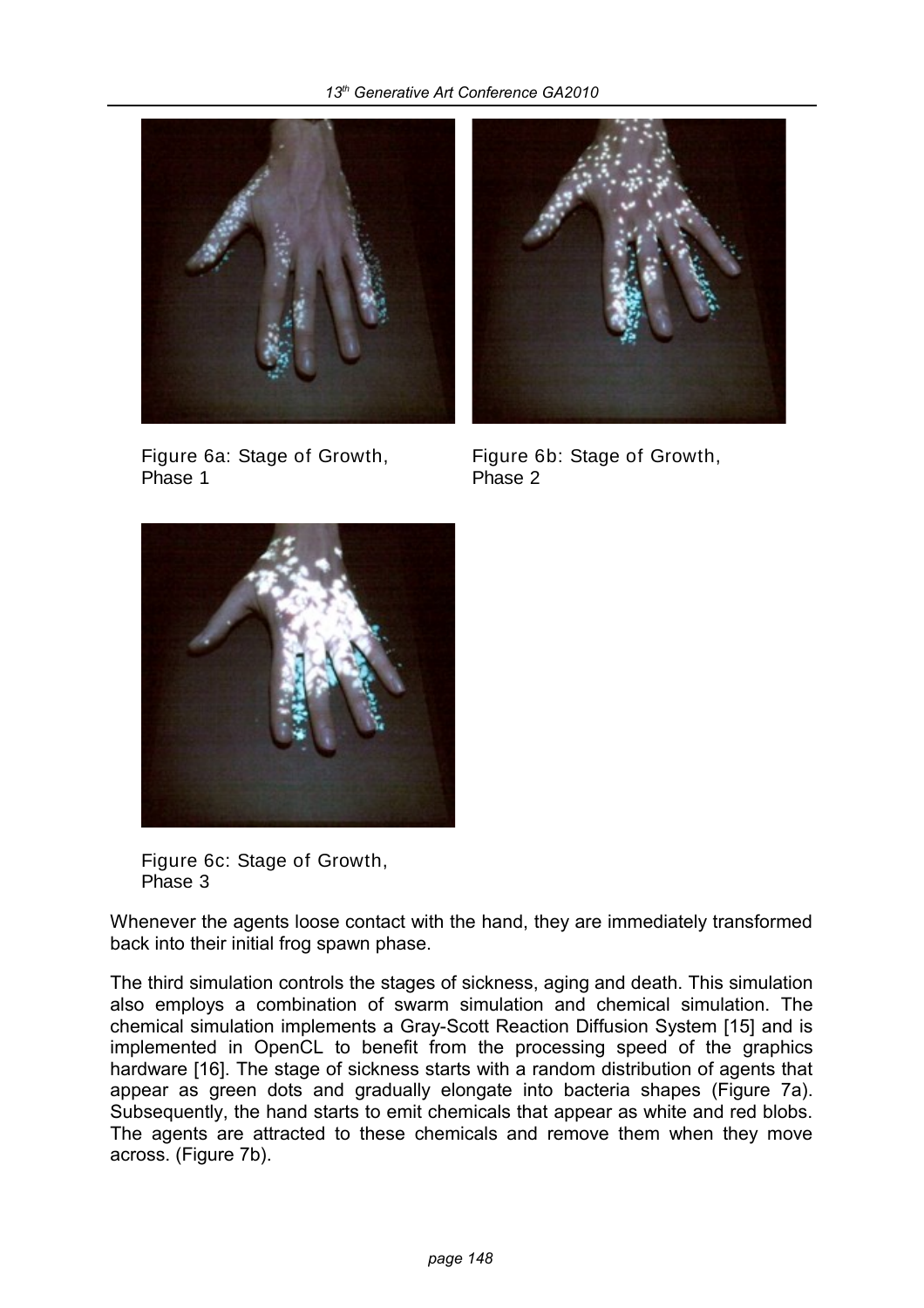

Figure 7a: Stage of Sickness, Phase 1



Figure 7b: Stage of Sickness, Phase 2



Figure 8a: Stage of Aging, Phase 1



Figure 8b: Stage of Aging, Phase 2

At the beginning of the stage of aging, the agents disappear and the chemicals spread as white blotches across the hand (Figure 8a) . Soon after, the agents become visible as fast moving black trails that move perpendicular to the contour of the hand and remove any chemicals that lie in their path (Figure 8b).

This scarring of the hand surface increases until the stage of death begins. This stage is characterized by a sudden expulsion of all chemicals from the hand (Figure 9a). The white chemicals flow across the table. The agents appear as white lines that initially remain within the hand contour but gradually start to circle around the positions of the finger tips (Figure 9b). Finally, the white chemicals disappear and the agents begin to move in an erratic zig-zag path that finally freezes into crack-like structures (Figure 9c).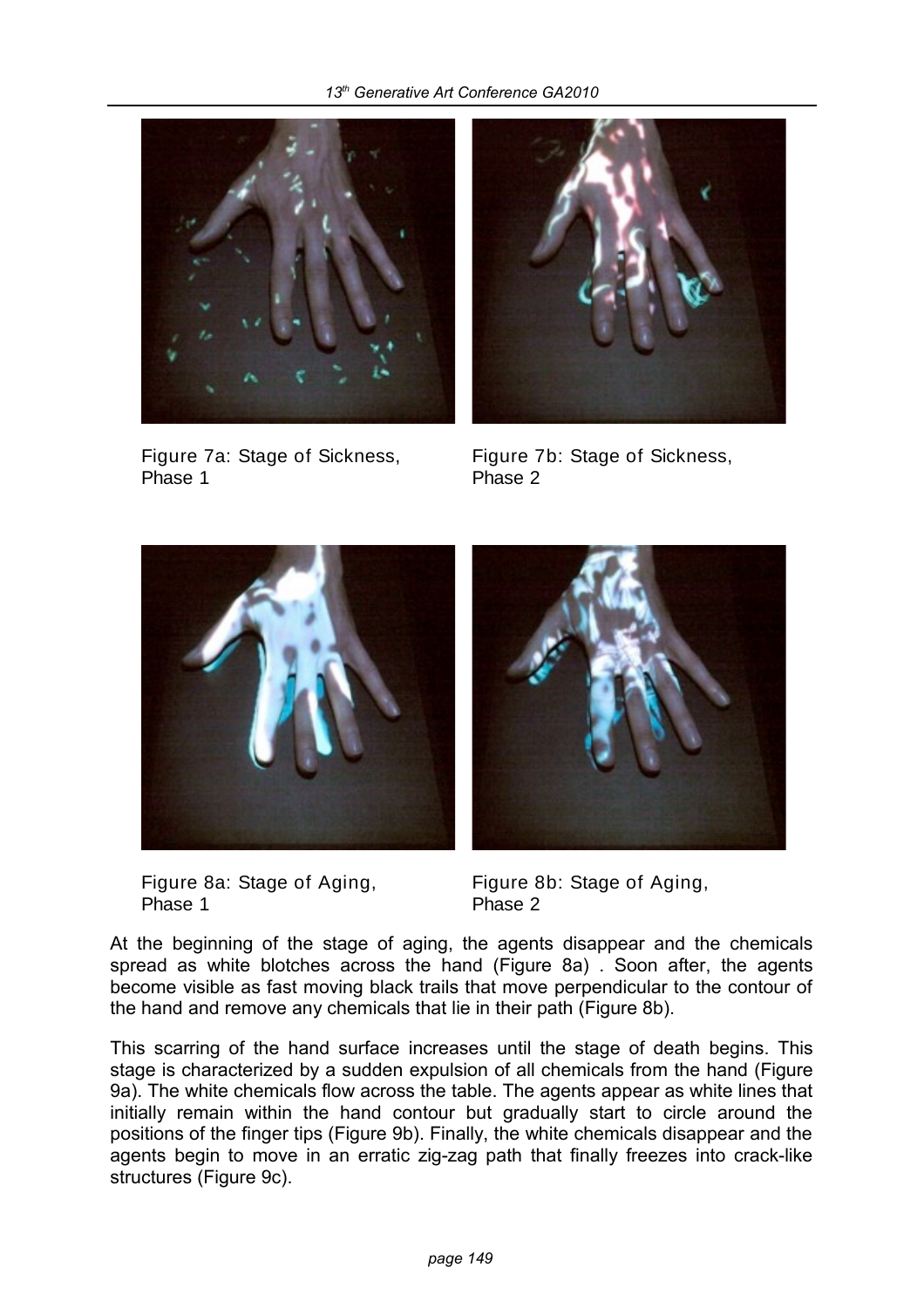

Figure 9a: Stage of Death, Phase 1



Figure 9b: Stage of Death, Phase 2



Figure 9c: Stage of Death, Phase 3

### **3.2.3 Installation Automation**

Small Bash Shell and Python control scripts manage the initialization, supervision and stopping of the various programs in their correct sequence. System settings in Mac OS X control the automated rebooting and shutdown of the computers before and after the exhibition's opening hours. Thanks to this automated control, the exhibition of the Cycles installation does not require any manual maintenance.

# 4. Results and Discussion

So far, the Cycles installation has been publicly shown on three occasions. During a single day at the campus festival at the Soka University in Hachioji, Japan in August 2009. For about three weeks during the ISEA Festival in the Museum für Kunst und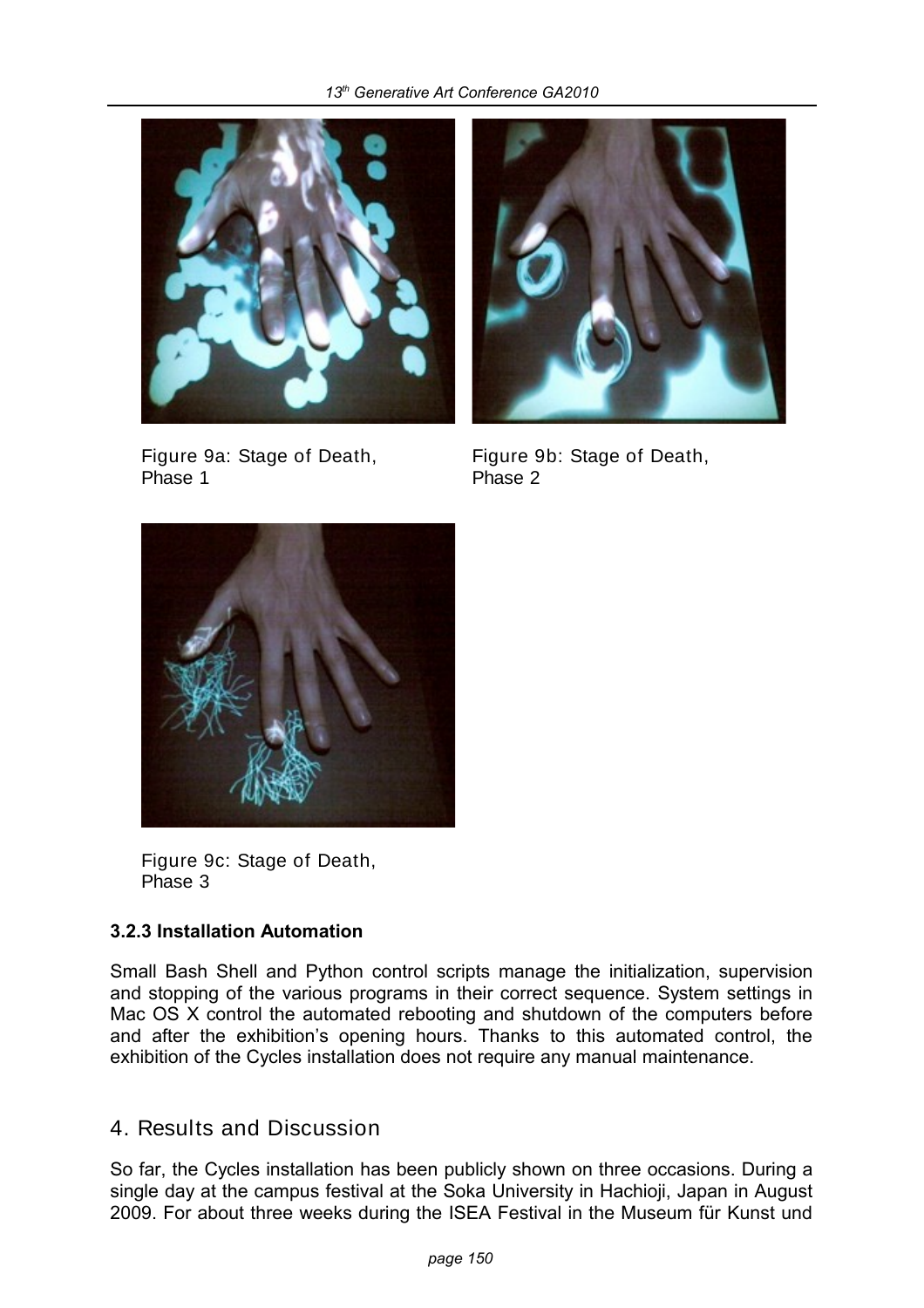Kunstgeschichte in Dortmund, Germany in August and September 2010. And for four days during the lab30 Festival in the Kulturhaus abraxas in Augsburg in November 2010. These three exhibitions provided excellent opportunities to evaluate the installation with respect to its technical functionality and the visitors' interaction and experience.

### **4.1 Technical Results**

The stability of the installation's hardware and software has proven to be sufficient to survive the exposure to visitors during the well frequented exhibitions for several weeks. Throughout all this time, no manual intervention was needed. The responsivity of the software to visitor interaction was excellent, even when several people interacted at the same time. The main software related problem concerns the robustness of the hand tracking system. Since the tracker looks for concave section in object contours, it tends to ignore hands when there is no spacing in between the fingers. This problem occasionally led to confusion among the visitors. With respect to hardware, the main problem concerns the low brightness (15 lumen) of the employed beamer (Adtec pico beamer AD-MP15A). The projection is easily outshined even by moderate room lighting.

# **4.2 Visitor Observation**

Interesting insights into the visitors' interaction and experience were gained by simply observing what visitors do when left on their own. Here, the most problematic aspect of the installation became apparent right from the beginning. Most visitors didn't realize that the installation remains mostly inactive unless they place their hands onto the surface of the table. Obviously, the design of the installation didn't provide sufficiently good affordances for the expected interaction behavior. By observing the activity of previous visitors or consulting the exhibition staff, most of the visitors finally engaged with the installation in the intended way. Once this initial obstacle had been surmounted, most visitors kept interacting throughout several life cycles, without ever removing their hands from the table surface (see Figure 10). This behavior was also only partially expected by the authors since the simulations had been designed to also create interesting reactions when a hand was temporarily removed from the visual field of the camera. Other than that, the reactions of the visitors were very encouraging. Visitors expressed strong emotional and sometimes vocal responses to the effects of the hand projection. Many people engaged into playful and explorative forms of interaction with the virtual organisms. For example, some visitors lifted their sleeve to observe the frogs move underneath it. Some visitors experimented with different hand orientations and in some occasions even figured out that they could play ping-pong with the agents by placing two hands underneath the camera and alternatingly closing and opening the hands. It was particularly interesting to observe how several visitors interacted at the same time, luring the creatures away from each other's hands or by joining their hands into a multi-fingered monstrosity of a hand to which the creatures responded in unintended ways (see Figure 11).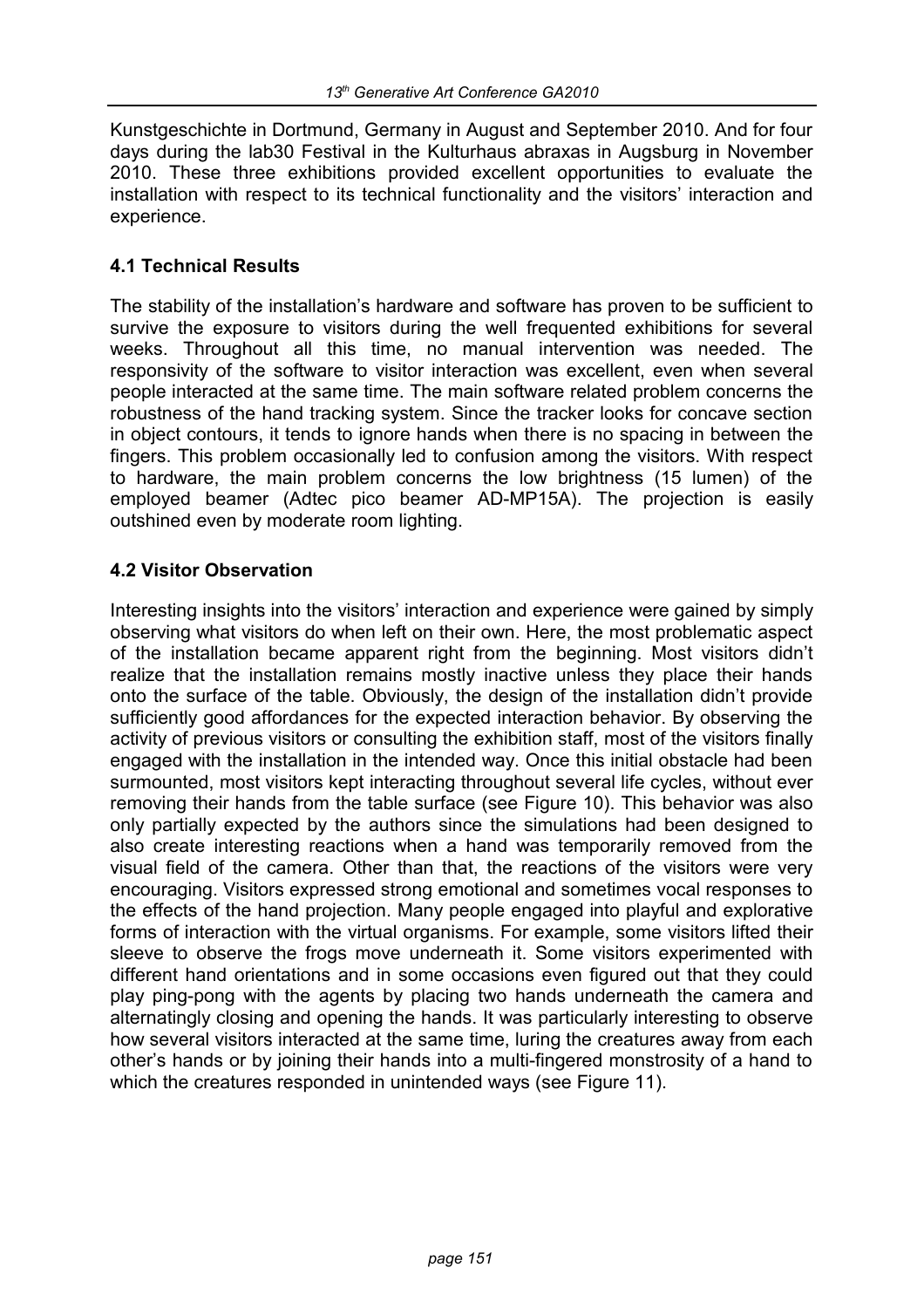

Figure 10: Visitor Interaction. Most visitors learned from each other how to interact with the installation.



Figure 11: Visitor Interaction. The installation encouraged some visitors to engage into social interactions to exchange creatures.

### **4.3 Visitor Feedback**

We also engaged into brief discussions with some visitors in order to obtain a more detailed feedback. Most visitors were positively surprised and emotionally touched by the close proximity that was established between the virtual creatures and their own body. Their emotional reactions ranged from surprise, amusement and empathy (mostly during stages of birth and growth) to disgust (stage of sickness), mild shock (beginning of the stage of death), and sadness (end of the stage of death). Some visitors experienced the organisms' presence in a very physical way and told us that they felt tactile sensations when the creatures moved across their skin. Most visitors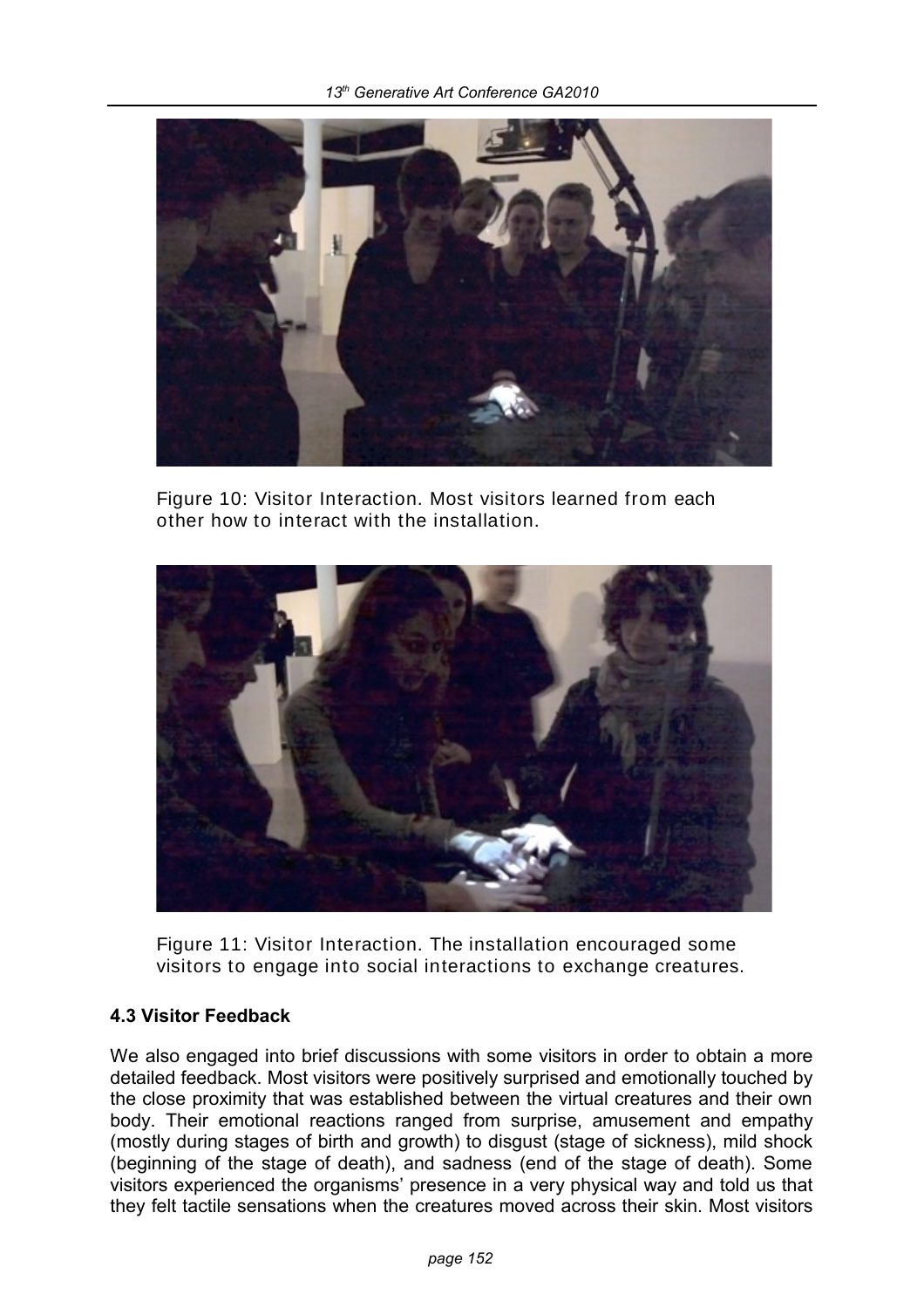were puzzled by the technical realization of the interaction and some of them were quite convinced that the installation responded to body heat. When we explained the technical implementation and the pre-choreographed timing of the installation's behavior, some visitors were disappointed that the interaction didn't respond in a more open ended and diverse fashion to different visitors.

# 5. Conclusion and Outlook

Overall, the authors feel encouraged by the visitors' mostly positive feedback concerning their experience with the Cycles installation. As the authors had hoped for, the interactive body projection managed to achieve a blending between the appearance and behavior of the visitor's hands and the artificial creatures that resulted in an emotionally touching experience of a close relationship between natural and artificial life forms. We therefore feel encouraged to conduct further research and realize more artworks that are based on this approach.

The current version of Cycles emphasizes a form of interaction that allows each visitor to experience a full live-cycle regardless of his or her particular behavior. According to the feedback of some visitors, it seems that this approach has led to a too rigid form of interaction that lacks diversity in its response to different visitors. For this reason, an important future direction will involve improvements towards a greater open endedness and personalization of the interaction.

Based on the initially somewhat surprising observation that quite a lot of visitors engaged into social interactions among each other while experimenting with the installation, we feel that it would be worthwhile to create future installations that specifically emphasize these social phenomena. For example by using the visitor's faces as projection surfaces, the visitors would have to rely on each other for observing and influencing the virtual organisms.

Further promising research directions involve the establishment of more permanent forms of hybrid entities via body projection. This could for example be achieved by embedding pico projectors as wearables into the clothing of people. The technical aspects of such a setup could probably be similar to the implementation in the Sixth Sense project [8].

Finally, we might want to explore other modalities such as hearing or touch in order to blend the perception of the human body and the virtual creatures. The combination of visual and tactile sensations is particularly interesting since the cross correlation of these senses seems to be very useful for integrating artificial objects into a person's own body image [17].

### 6. References

[1] Birringer J. Performance, Technology and Science, PAJ Publications, 2008.

[2] Obermaier K. Interactivity in Stage Performances, In Christa Sommerer, Laurent Mignonneau, Dorothée King (Eds.), Interface Cultures Artistic Aspects of Interaction, Transcript Verlag, 257-264, 2008.